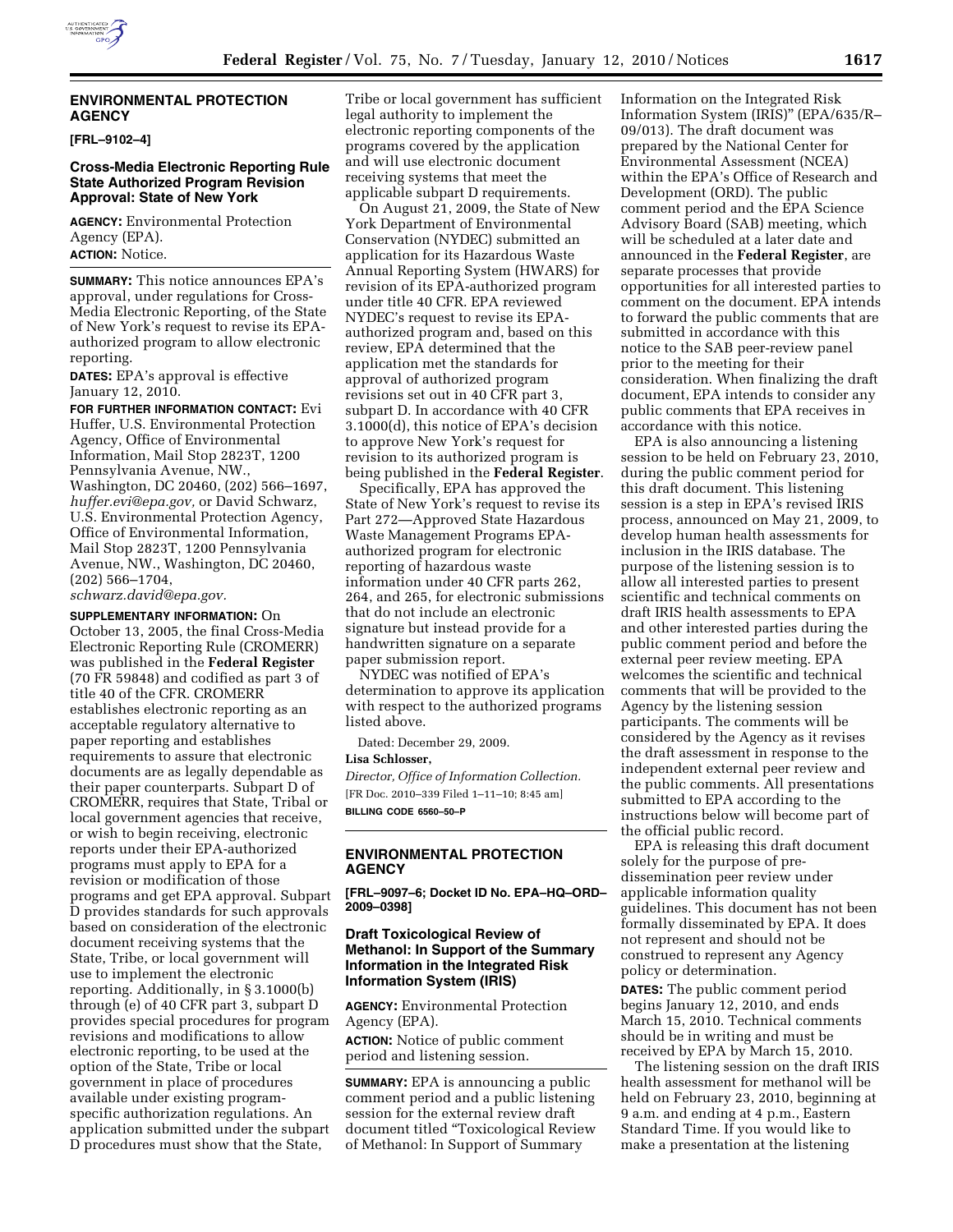session, you should register by February 16, 2010, indicate that you wish to make oral comments at the session, and indicate the length of your presentation. When you register, please indicate if you will need audio-visual aid (*e.g.,* lap top and slide projector). In general, each presentation should be no more than 30 minutes. If, however, there are more requests for presentations than the allotted time allows, then the time limit for each presentation will be adjusted. A copy of the agenda for the listening session will be available at the meeting. If no speakers have registered by February 16, 2010, the listening session will be cancelled and EPA will notify those registered of the cancellation.

Listening session participants who want EPA to share their comments with the external peer reviewers should also submit written comments during the public comment period using the detailed and established procedures described in the **SUPPLEMENTARY INFORMATION** section of this notice. Comments submitted to the docket prior to the end of the public comment period will be submitted to the external peer reviewers and considered by EPA in the disposition of public comments. All comments must be submitted to the docket. Comments received after the public comment period closes will not be submitted to the external peer reviewers.

**ADDRESSES:** The draft ''Toxicological Review of Methanol: In Support of Summary Information on the Integrated Risk Information System (IRIS)'' is available primarily via the Internet on the NCEA home page under the Recent Additions and Publications menus at *http://www.epa.gov/ncea.* A limited number of paper copies are available from the Information Management Team, NCEA; telephone: 703–347–8561; facsimile: 703–347–8691. If you are requesting a paper copy, please provide your name, mailing address, and the document title.

Comments may be submitted electronically via *http:// www.regulations.gov,* by mail, by facsimile, or by hand delivery/courier. Please follow the detailed instructions as provided in the **SUPPLEMENTARY INFORMATION** section of this notice.

The listening session on the draft methanol assessment will be held at the EPA offices at Two Potomac Yard (North Building), 7th Floor, Room 7100, 2733 South Crystal Drive, Arlington, Virginia, 22202. To attend the listening session, register by February 16, 2010, by sending an e-mail to *IRISListeningSession@epa.gov,* (subject line: Methanol Listening Session); by

calling Christine Ross at 703–347–8592; or by faxing a registration request to 703–347–8689. Please reference the ''Methanol Listening Session'' and include your name, title, affiliation, full address and contact information. Please note that to gain entrance to this EPA building to attend the meeting, attendees must have photo identification with them and must register at the guard's desk in the lobby. The guard will retain your photo identification and will provide you with a visitor's badge. At the guard's desk, attendees should give the name Christine Ross and the telephone number, 703–347–8592, to the guard on duty. The guard will contact Ms. Ross who will meet you in the reception area to escort you to the meeting room. When you leave the building, please return your visitor's badge to the guard and you will receive your photo identification.

A teleconference line will also be available for registered attendees/ speakers. The teleconference number is 866–299–3188 and the access code is 926–378–7897, followed by the pound sign (#). The teleconference line will be activated at 8:45 am, and you will be asked to identify yourself and your affiliation at the beginning of the call.

*Information on Services for Individuals with Disabilities:* EPA welcomes public attendance at the Methanol Listening Session and will make every effort to accommodate persons with disabilities. For information on access or services for individuals with disabilities, please contact Christine Ross at 703–347–8592 or *IRISListeningSession@epa.gov.* To request accommodation of a disability, please contact Ms. Ross, preferably at least 10 days prior to the meeting, to give EPA as much time as possible to process your request.

**FOR FURTHER INFORMATION CONTACT:** For information on the public comment period, contact the Office of Environmental Information Docket; telephone: 202–566–1752; facsimile: 202–566–1753; or e-mail: *ORD.Docket@epa.gov.* 

For information on the public listening sessions, please contact Christine Ross, IRIS Staff, National Center for Environmental Assessment, (8601P), U.S. EPA, 1200 Pennsylvania Avenue, NW., Washington, DC 20460; telephone: 703–347–8592; facsimile: 703–347–8689; or e-mail: *IRISListeningSession@epa.gov.* 

If you have questions about the document, contact Jeffrey Gift, Ph.D., National Center for Environmental Assessment (NCEA), U.S. EPA, 109 T.W. Alexander Drive, B243–01, Durham, NC 27711; telephone: 919–541–4828; facsimile: 919–541–0245; or e-mail: *gift.jeff@epa.gov.* 

## **SUPPLEMENTARY INFORMATION:**

### **I. Information About IRIS**

IRIS is a database that contains potential adverse human health effects information that may result from chronic (or lifetime) exposure to specific chemical substances found in the environment. The database (available on the Internet at *http://www.epa.gov/iris*) contains qualitative and quantitative health effects information for more than 540 chemical substances that may be used to support the first two steps (hazard identification and doseresponse evaluation) of a risk assessment process. When supported by available data, the database provides oral reference doses (RfDs) and inhalation reference concentrations (RfCs) for chronic health effects, and oral slope factors and inhalation unit risks for carcinogenic effects. Combined with specific exposure information, government and private entities can use IRIS data to help characterize public health risks of chemical substances in a site-specific situation and thereby support risk management decisions designed to protect public health.

## **II. How To Submit Technical Comments to the Docket at** *http:// www.regulations.gov*

Submit your comments, identified by Docket ID No. EPA–HQ–ORD–2009– 0398 by one of the following methods:

• *http://www.regulations.gov:* Follow the on-line instructions for submitting comments.

- *E-mail: ORD.Docket@epa.gov.*
- *Fax:* 202–566–1753.

• *Mail:* Office of Environmental Information (OEI) Docket (Mail Code: 2822T), U.S. Environmental Protection Agency, 1200 Pennsylvania Ave., NW., Washington, DC 20460. The phone number is 202–566–1752.

• *Hand Delivery:* The OEI Docket is located in the EPA Headquarters Docket Center, EPA West Building, Room 3334, 1301 Constitution Ave., NW., Washington, DC. The EPA Docket Center's Public Reading Room is open from 8:30 a.m. to 4:30 p.m., Monday through Friday, excluding legal holidays. The telephone number for the Public Reading Room is 202–566–1744. Such deliveries are only accepted during the docket's normal hours of operation, and special arrangements should be made for deliveries of boxed information. If you provide comments by mail or hand delivery, please submit